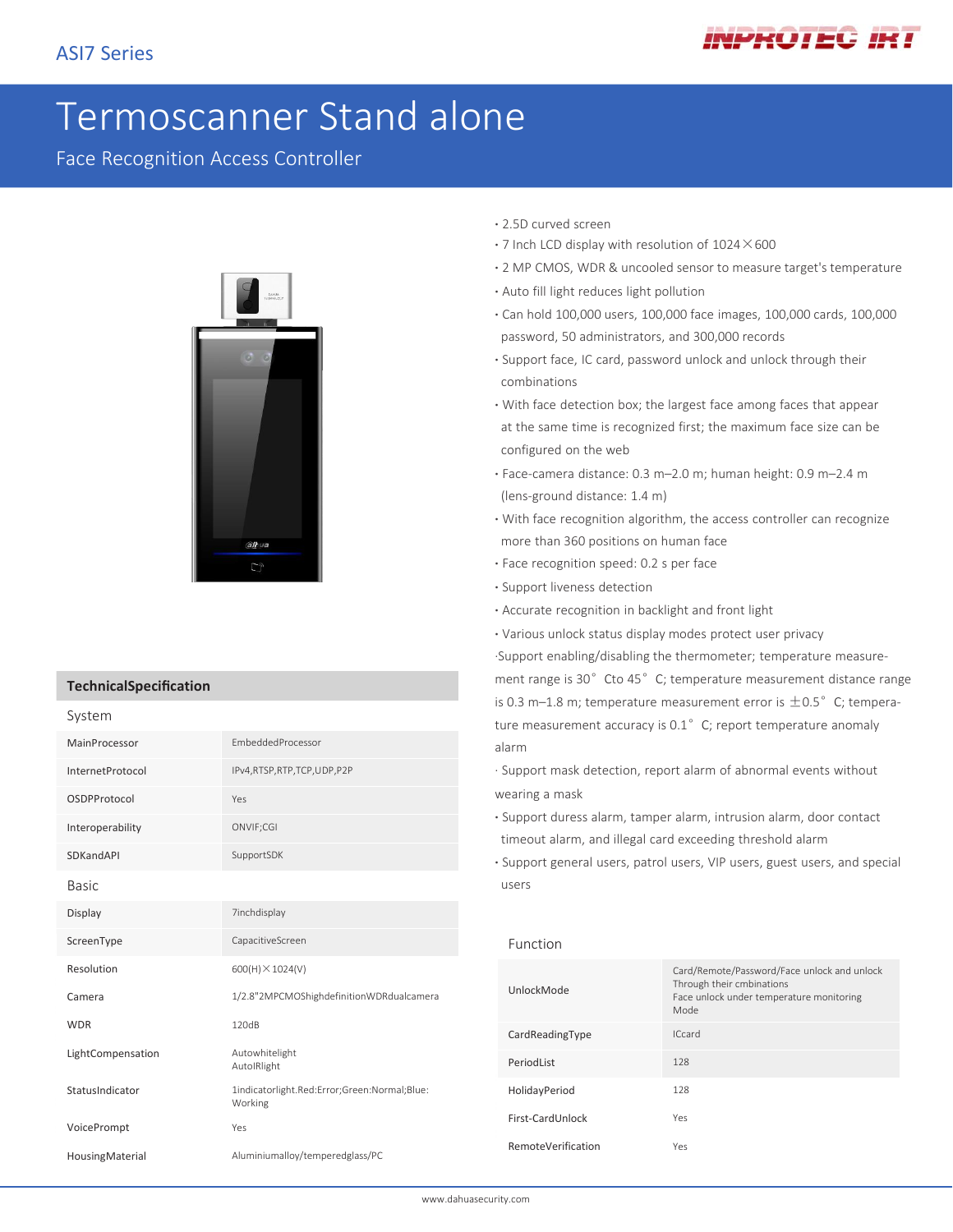## ASI7 Series

## **INPROTEC IRT**

| Peripheral Card Reader              | 1 RS-485, 1 Wiegand                                                                                                                     |  | Duress                                           | Yes                                                              |                                                                                                                                                                                                          |                                                |                                |  |
|-------------------------------------|-----------------------------------------------------------------------------------------------------------------------------------------|--|--------------------------------------------------|------------------------------------------------------------------|----------------------------------------------------------------------------------------------------------------------------------------------------------------------------------------------------------|------------------------------------------------|--------------------------------|--|
| <b>Multiple Authentication</b>      | Yes                                                                                                                                     |  | Door Sensor Timeout                              | Yes                                                              |                                                                                                                                                                                                          |                                                |                                |  |
| Real-Time Surveillance              | Yes                                                                                                                                     |  | Intrusion                                        | Yes                                                              |                                                                                                                                                                                                          |                                                |                                |  |
| Web Configuration                   | Yes                                                                                                                                     |  | <b>Illegal Card Exceeding</b><br>Threshold       |                                                                  | Yes                                                                                                                                                                                                      |                                                |                                |  |
| Performance                         |                                                                                                                                         |  | General                                          |                                                                  |                                                                                                                                                                                                          |                                                |                                |  |
| <b>Card Reading Distance</b>        | 3cm                                                                                                                                     |  | Power Supply                                     | Provided                                                         |                                                                                                                                                                                                          |                                                |                                |  |
| <b>Face Recognition Range</b>       | Face-camera distance: 0.3 m-2.0 m<br>Human height: 0.9m-2.4 m                                                                           |  | Power Supply Mode                                | DC 12V 2A                                                        |                                                                                                                                                                                                          |                                                |                                |  |
| <b>Face Verification Accuracy</b>   | ≥99.5%                                                                                                                                  |  | Power Consumption                                | $≤24W$                                                           |                                                                                                                                                                                                          |                                                |                                |  |
| <b>Face Recognition Time</b>        | 0.2s                                                                                                                                    |  |                                                  |                                                                  |                                                                                                                                                                                                          |                                                |                                |  |
| Temperature Measurement<br>Range    | 30°C to 45°C                                                                                                                            |  | <b>Product Dimensions</b>                        | 312.5 mm × 129.0 mm × 36.7 mm (12.30" × 5.08"<br>$\times$ 1.44") |                                                                                                                                                                                                          |                                                |                                |  |
| Temperature Measurement<br>Accuracy | $0.1^{\circ}C$                                                                                                                          |  | <b>Packaging Dimensions</b>                      |                                                                  | Controller packging: 380 mm $\times$ 235 mm $\times$ 124 mm<br>$(14.96" \times 9.25" \times 4.88")$<br>Protective case: 494 mm $\times$ 402 mm $\times$ 275 mm<br>$(19.45" \times 15.83" \times 10.83")$ |                                                |                                |  |
| Temperature Measurement<br>Error    | $±0.5$ °C                                                                                                                               |  |                                                  |                                                                  |                                                                                                                                                                                                          |                                                |                                |  |
| Temperature Measurement<br>Distance | 30 cm-180 cm                                                                                                                            |  | <b>Working Temperature</b>                       |                                                                  | Thermometer disabled: $-10^{\circ}$ C to +55° C (+14° F to<br>$+131^{\circ}$ F)<br>Thermometer enabled: +15° C to +30° C (+59° F to                                                                      |                                                |                                |  |
| Temperature Measurement<br>Height   | 140 cm-185 cm (when temperature measurement<br>distance is 50 cm)<br>135 cm-200 cm (when temperature measurement<br>distance is 120 cm) |  | <b>Working Humidity</b>                          |                                                                  | $+86^\circ$ F)<br>0%RH-90%RH (non-condensing)                                                                                                                                                            |                                                |                                |  |
|                                     |                                                                                                                                         |  | Working Environment                              |                                                                  | Indoor                                                                                                                                                                                                   |                                                |                                |  |
| Capacity                            |                                                                                                                                         |  | <b>Gross Weight</b>                              |                                                                  | 2.2 kg (4.85 lb)                                                                                                                                                                                         |                                                |                                |  |
| <b>User Capacity</b>                | 100,000                                                                                                                                 |  | Installation                                     |                                                                  | Wall mounted                                                                                                                                                                                             |                                                |                                |  |
| <b>Face Image Capacity</b>          | 100,000                                                                                                                                 |  | Certifications                                   |                                                                  | CE/FCC                                                                                                                                                                                                   |                                                |                                |  |
| Card Capacity                       | 100,000                                                                                                                                 |  |                                                  |                                                                  |                                                                                                                                                                                                          |                                                |                                |  |
| Password Capacity                   | 100,000                                                                                                                                 |  | <b>Ordering Information</b>                      |                                                                  |                                                                                                                                                                                                          |                                                |                                |  |
| <b>Record Capacity</b>              | 300, 000 records                                                                                                                        |  | Type                                             | Model                                                            |                                                                                                                                                                                                          | Description                                    |                                |  |
| Port                                |                                                                                                                                         |  | Face Recognition                                 |                                                                  |                                                                                                                                                                                                          |                                                | 7-inch Face Recognition Access |  |
| <b>RS-485</b>                       | $\mathbf{1}$                                                                                                                            |  | <b>Access Controller</b><br>(indoor; temperature |                                                                  | DHI-ASI7213X-T1                                                                                                                                                                                          | Controller (indoor; temperature<br>monitoring) |                                |  |
| RS-232                              | $\mathbf{1}$                                                                                                                            |  | monitoring)                                      |                                                                  |                                                                                                                                                                                                          |                                                |                                |  |
| Wiegand                             | 1 (input or output)                                                                                                                     |  |                                                  |                                                                  |                                                                                                                                                                                                          |                                                |                                |  |
| <b>USB</b>                          | 2 USB2.0 port                                                                                                                           |  | Dimensions (mm[inch])                            |                                                                  |                                                                                                                                                                                                          |                                                |                                |  |
| Ethernet                            | 1 1000M Ethernet Port<br>1 10M/100M Ethernet Port                                                                                       |  |                                                  |                                                                  |                                                                                                                                                                                                          |                                                |                                |  |
| Alarm Input                         | 2 (Switch quantity)                                                                                                                     |  |                                                  |                                                                  |                                                                                                                                                                                                          | <b>LAST CAR</b>                                |                                |  |
| Alarm Output                        | 2 (Relay)                                                                                                                               |  |                                                  | $-9150$                                                          |                                                                                                                                                                                                          |                                                |                                |  |
| Alarm Linkage                       | Yes                                                                                                                                     |  | ۰<br>o                                           |                                                                  |                                                                                                                                                                                                          |                                                |                                |  |
| <b>Exit Button</b>                  | $\mathbf{1}$                                                                                                                            |  |                                                  |                                                                  |                                                                                                                                                                                                          |                                                |                                |  |
| Door Status Detection               | $\mathbf{1}$                                                                                                                            |  |                                                  |                                                                  |                                                                                                                                                                                                          |                                                |                                |  |
| Lock Control                        | $1\,$                                                                                                                                   |  |                                                  |                                                                  |                                                                                                                                                                                                          |                                                | \$2,625                        |  |
| Alarm                               |                                                                                                                                         |  |                                                  |                                                                  |                                                                                                                                                                                                          |                                                |                                |  |
| Anti-Passback                       | Yes                                                                                                                                     |  |                                                  |                                                                  |                                                                                                                                                                                                          |                                                |                                |  |
| Tamper                              | Yes                                                                                                                                     |  |                                                  |                                                                  |                                                                                                                                                                                                          |                                                |                                |  |
|                                     |                                                                                                                                         |  |                                                  |                                                                  |                                                                                                                                                                                                          | <b>JAL ARL</b>                                 |                                |  |

 $\overline{A}$